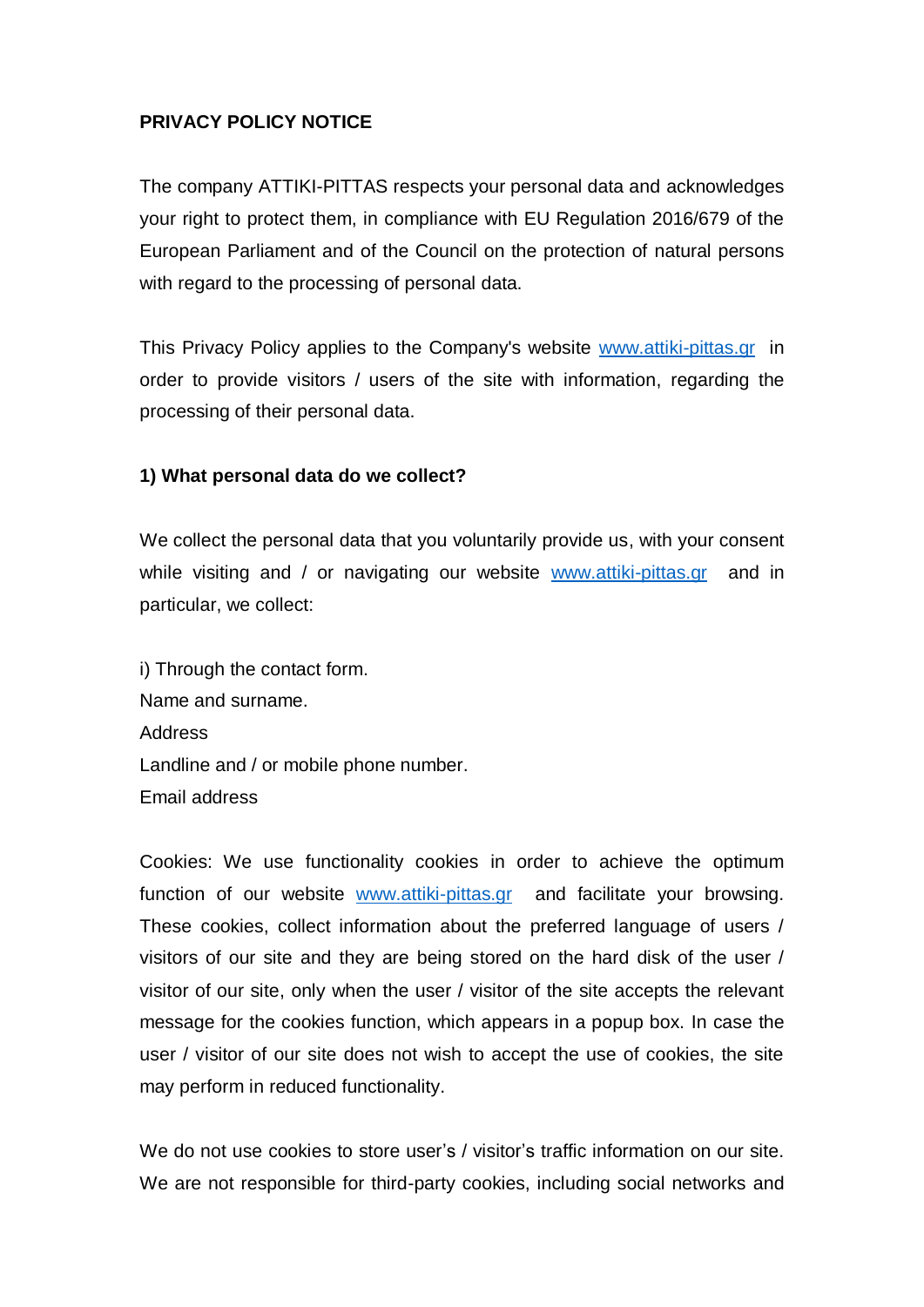any information they store, and we advise you to be informed of their use and function by their respective policies.

ii) Any other data, you may include in the request / comment / complaint, which you may submit through the contact form.

iii) We may also collect your personal data from third parties and in particular from social media platforms.

You have the right to withdraw your consent to the processing of your personal data, that you have voluntarily provided us, as mentioned above , at any time, by sending a message to [dpo@attiki-pittas.gr.](mailto:dpo@attiki-pittas.gr) The withdrawal of your consent shall not affect the lawfulness of processing based on consent before the withdrawal.

After the withdrawal of your consent, it may be necessary for us, to further process your personal data, in order to comply with legal obligation or to protect our legitimate interests. In this case, we will accordingly notify you at the email address you have provided to us.

#### **2) Why do we process your personal data?**

We process your personal data for the following purposes:

- In order to identify you and communicate with you.

- In order to consider and process the request, comment and / or complaint you may enter through the contact form.

- In order to inform you about our products, upon your specific request.

We may also process your data:

In order to comply with legal obligation, to establish and exercise of our legal claims, as well as for statistical and product improvement purposes.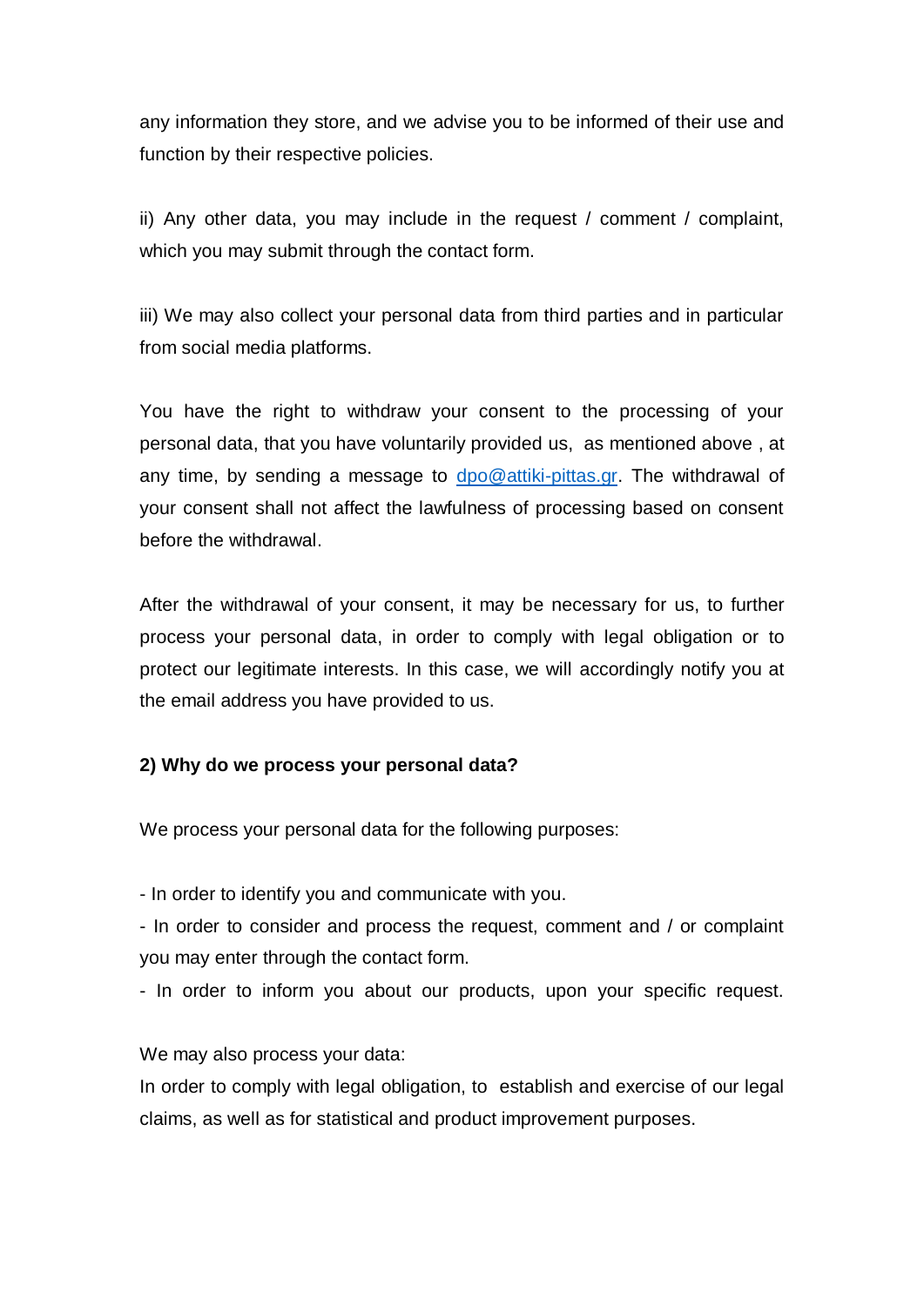#### **3) To whom do we transmit /disclose your personal data?**

The personal data, you provide us when you use our website, are processed with the utmost confidentiality and discretion by ATTIKI-PITTAS employees, who are responsible for examining and processing the request and generally managing the comments or /and complaints, which you enter through the website [www.attiki-pittas.gr.](http://www.attiki-pittas.gr/) We undertake not to transfer your personal data to third parties, without your explicit consent, except in cases we have to defend our legitimate interests, where the transfer will be only to the competent authorities.

#### **4) How long do we store your personal data?**

We store your data for as long as it is necessary for us to communicate with you and process the request / comment and / or complaint, which you may enter through the contact form of our website and this period will not exceed one month.

In case you send us your CV through our website, your CV will be stored for six (6) months and then it will be erased.

In cases we are obliged to store your personal data for compliance with a legal obligation to which we are subject, for instance compliance with tax or other legislation, we will store your personal data for as long as the aforesaid legislation requires.

#### **5) What are your rights regarding your personal data?**

You have the following rights to your personal data, which you provide us, by visiting / using [www.attiki-pittas.gr:](http://www.attiki-pittas.gr/)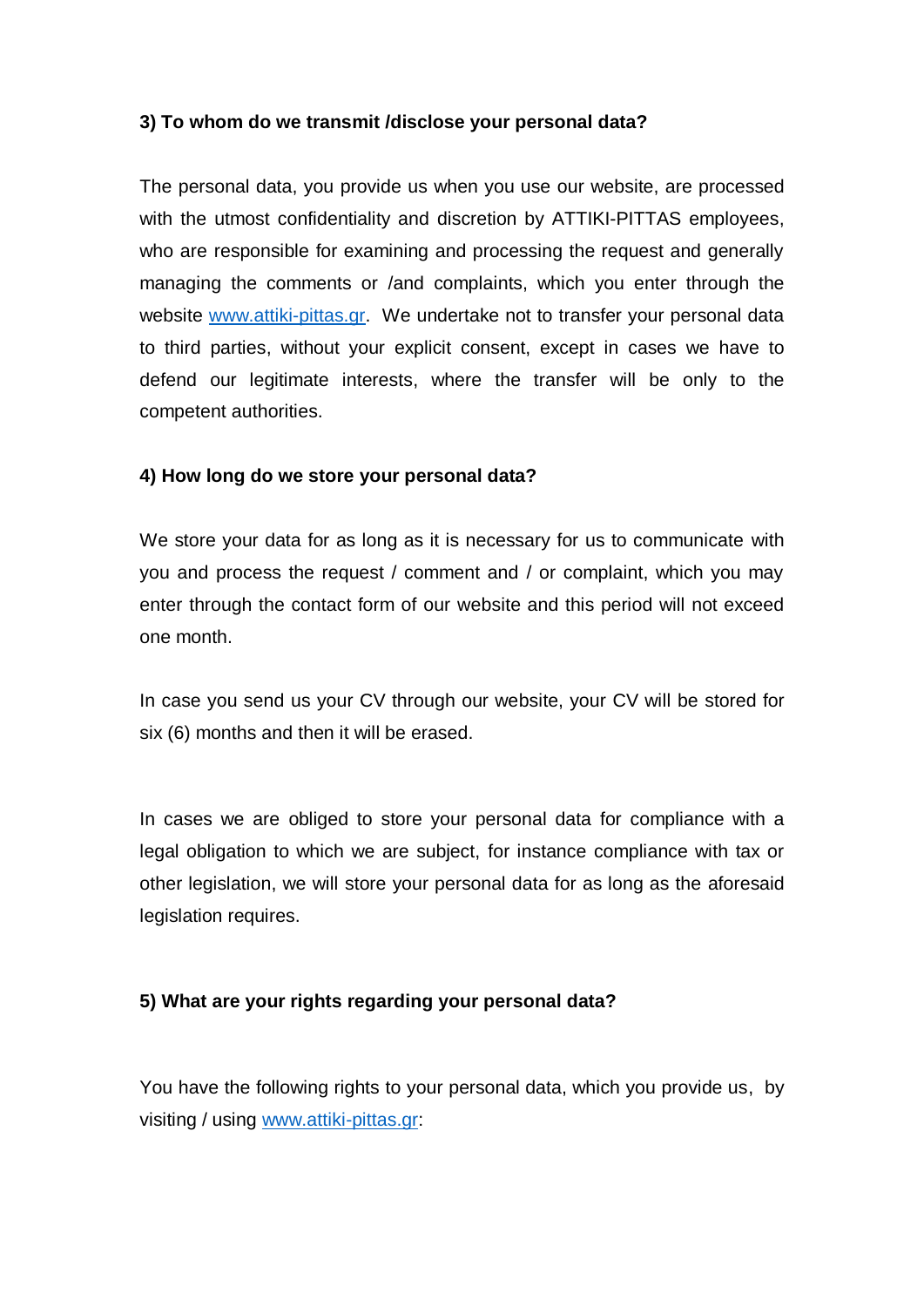**- Right of access:** You have the right to obtain access to your personal data, namely, to obtain information about the processing of your personal data, as well as copies of these data.

**- Right of rectification:** You have the right to obtain rectification of your personal data or to have your personal data completed, if -for instance - you consider them to be incomplete or inaccurate.

**- Right to erasure:** You have the right to obtain from us the erasure of your personal data, and if this is not possible for legitimate grounds, you have the right to obtain from us the restriction of their processing.

**- Right to restriction of processing:** You have the right to obtain from us, the restriction of processing of any of your personal data.

**- Right to portability:** You have the right to have the personal data concerning you, transmitted to you or to a third party, provided that you have given your consent to the processing of the data you provided us and the processing is carried out by automated means.

**- Right to object:** You have the right to object to the processing of any of your personal data.

You may exercise your above mentioned rights, either through the contact form available on our website, by emailing [dpo@attiki-pittas.gr](mailto:dpo@attiki-pittas.gr) or by sending a letter to:

ATTIKI BEE CULTURING CO ALEX PITTAS S.A., 9, Protomagias str, 14568 Kryoneri, Attica.

We will respond in writing to your request regarding the exercise of your above mentioned rights, within one (1) month of the receipt of the request. This period may be extended for a reasonable period of time, provided that we have previously informed you of that.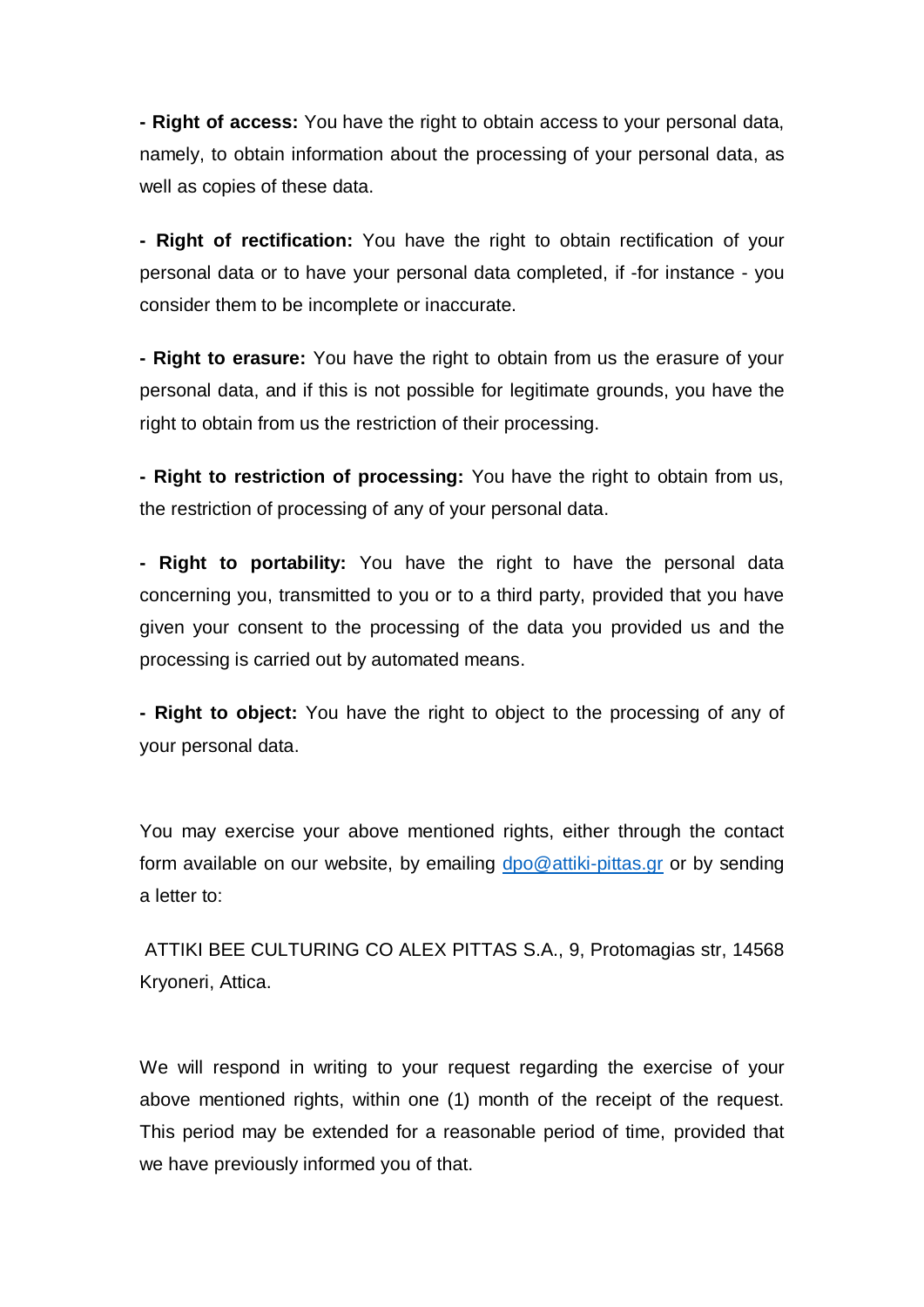We have the right to refuse to act on your request, where your request is manifestly unfounded or excessive, in particular because of its repetitive character.

In case you consider that we have violated your rights to the protection of your personal data, you have the right to lodge a complaint with the competent supervisory authority:

Data Protection Authority Offices: 1-3 Kifissias, 11523 Athens Call center: +30 2106475600 Fax: +30 2106475628 E-mail (for complaints): [complaints@dpa.gr](mailto:complaints@dpa.gr)

### **6) FURTHER INFORMATION**

- Our website [www.attiki-pittas.gr](http://www.attiki-pittas.gr/) may contain links to other websites operating under the responsibility of third parties, individuals or legal entities. The present policy does not apply to these sites and ATTIKI -PITTAS bears no responsibility for the policies applied by the aforesaid sites, regarding the protection of your personal data. We advise you to be informed by these websites of their data protection policies.

- We do not process your personal data using automated means for decisionmaking or profiling. If this happens, this policy will be modified accordingly.

- In order to provide or/and withdraw the consent to the processing of personal data, when visiting / using our website, the user / visitor must be at least fifteen (15) years old, otherwise the consent/withdrawal is provided by the person who exercises the parental responsibility, according to the applicable law.